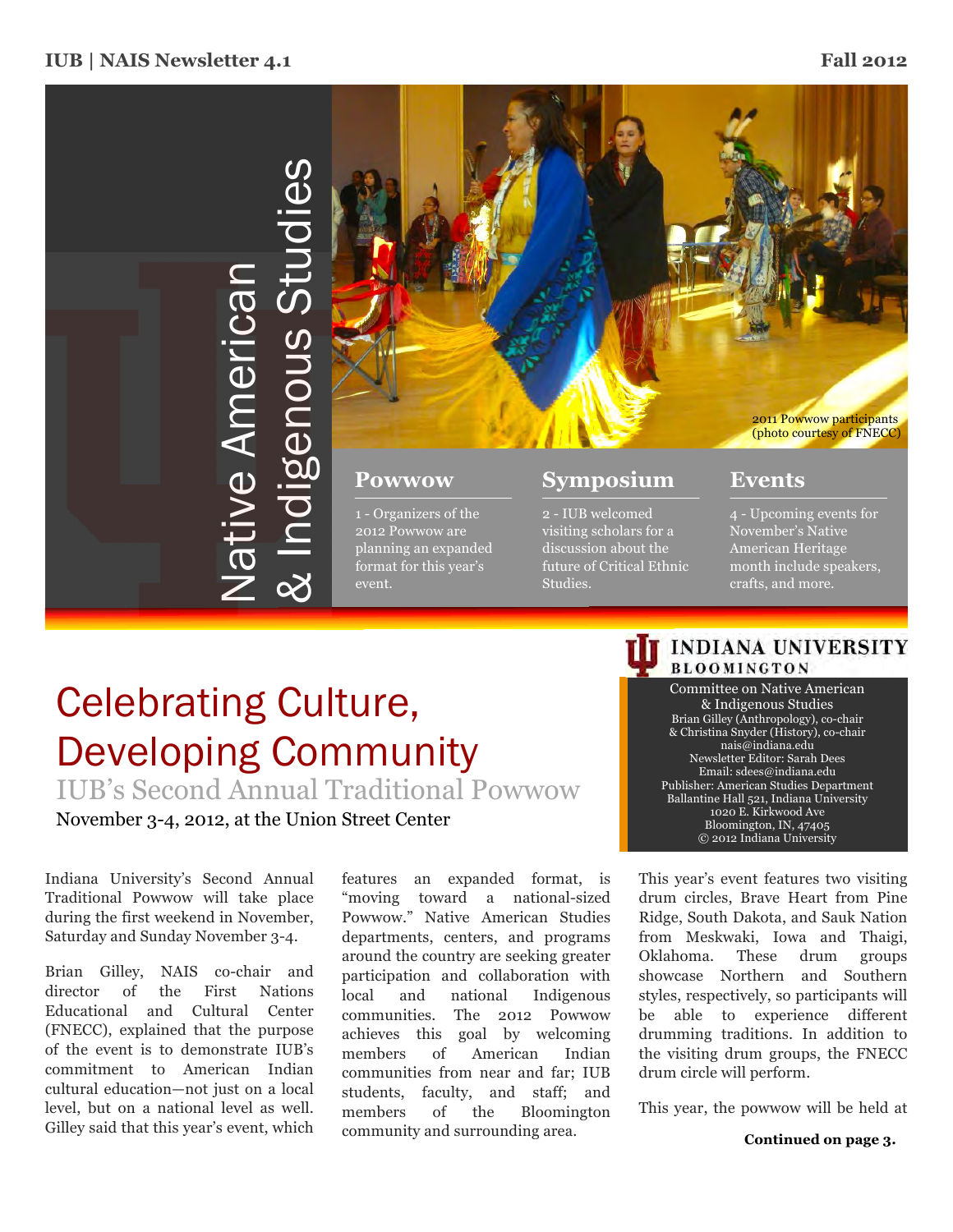## **IUB | NAIS Newsletter 4.1 Fall 2012**



# Comparative Ethnic Studies Symposium

Exploring the role of Critical Ethnic Studies for NAIS, American Studies, and beyond

The first Comparative Ethnic Studies Symposium was held on Monday, October 22, at the Indiana Memorial Union. Karen Inouye, Assistant Professor of American Studies, helped to organize the event, which was sponsored by Asian American Studies, the Center for Research on Race & Ethnicity in Society, American Studies, History, Latino Studies, and African American & African Diaspora Studies. Faculty members and students from these departments heard from two guest speakers, Eric Tang, Assistant Professor of Africana Diaspora & Asian American Studies at University of Texas at Austin, and C. Joseph Genetin-Pilawa, Assistant Professor of History at Illinois College.

In addition, two panels promoted discussion about the future of Ethnic Studies at IU. In "Critical Ethnic Studies: Future Directions," faculty members spoke about the move from Ethnic Studies to *Critical* Ethnic Studies, which began in the 1990s. Critical Ethnic Studies entails more than describing the uniqueness of particular ethnic communities, which

Clockwise from top left: attendees discuss the symposium. Visiting speaker Joseph Genetin-Pilawa delivers his talk. NAIS's Christina Snyder offers an introduction. (photos by Paula Cotner)

may create essentialized categories. Critical Ethnic Studies scholars seek to describe and analyze the complexity of communal and individual identities in specific historical and geographical contexts, and draw on other categories of analysis—gender, sexuality, nationality, etc.—to deepen their analyses. What might this mean for NAIS? Rather than offering definitive answers, panelists posed questions that the NAIS community can consider as it collaborates with other units on campus.

**Continued on page 4.**

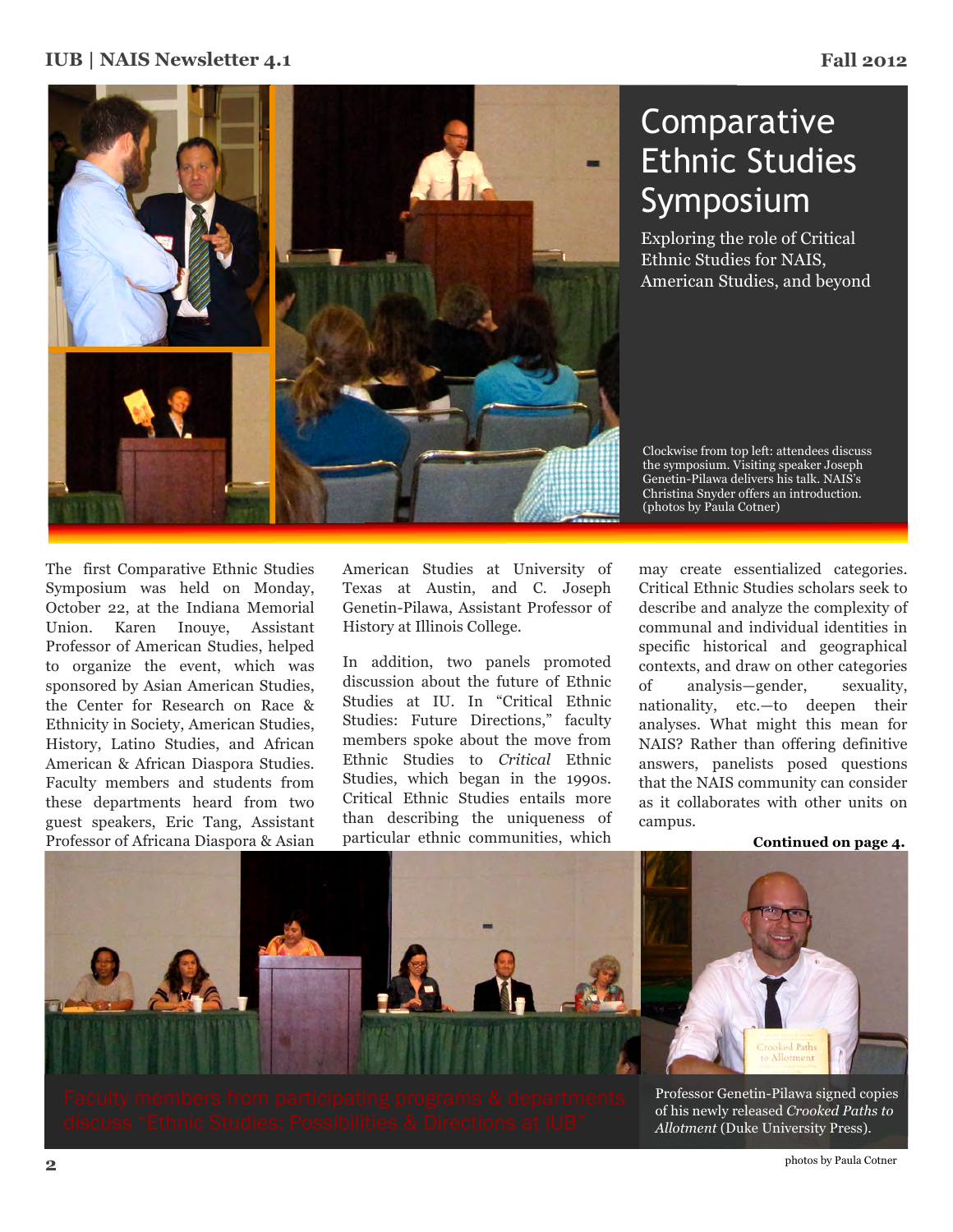### **Indiana University Bloomington hosts Second Annual Traditional Powwow**

IU's Union Street Center, which features different rooms for powwow activities—dancing, food vendors and art vendors—and dressing rooms for the participants. The Center's courtyard area offers a space for powwow events, as well.

Traditional dances are a significant part of the powwow, providing an opportunity for visitors to observe the dancers' skills as well as their beautiful regalia. This year, the head male dancer is Gilbert Brown (Meskwawki) and the head lady dancer is Cheryl McClellan (Sac and Fox). Unlike many national powwows, IUB's organizers will not be offering prizes for dancers. However, they will provide a community lunch on Saturday, catered by Bloomingfoods, to all participants and visitors.

What should visitors to the event expect? Terri Miles, a member of the Native American Graduate Students Association, explained that many newcomers do not initially realize that the purpose of a powwow is, in part, to meet people, hang out, and spend some time together. To this end, Miles reminded all participants to "Bring lawn chairs!" Miles noted that the emcee will explain the events as they happen, and will keep spectators informed of the lineup of events as well as audience protocol. This year's emcee is Terry Fiddler (Lakota).

Miles encouraged new visitors to make it to the Grand Entry, a powwow highlight. During the Grand Entry, all participants will proceed into the auditorium in their regalia. In addition to the procession, dances and drumming, visitors will be able to purchase food and handmade crafts from eight vendors, whose stands will be positioned in the lobby area.

The majority of FNECC's programming events will take place in November, which is Native American Heritage Month. This year's powwow will kick off the November programming, which offers even more opportunities to share and celebrate Native American culture.



This year's Powwow venue, Indiana University's Union Street Center, offers separate spaces for different Powwow functions as well as a courtyard. (photo courtesy of IUB housing)



Participants in the 2011 Powwow (photo courtesy FNECC)



**Date:** Saturday-Sunday Nov. 3-4 **Location:** Union Street Center **Address:** 445 N. Union St. **Doors open:** 11:00 **Grand Entry:** 1:30 **Community Lunch:** 12:00 (Sat.)

T*he 2012 Powwow is sponsored by the Native American Graduate Students Association, Indiana University Students Association, and First Nations Educational & Cultural Center.*